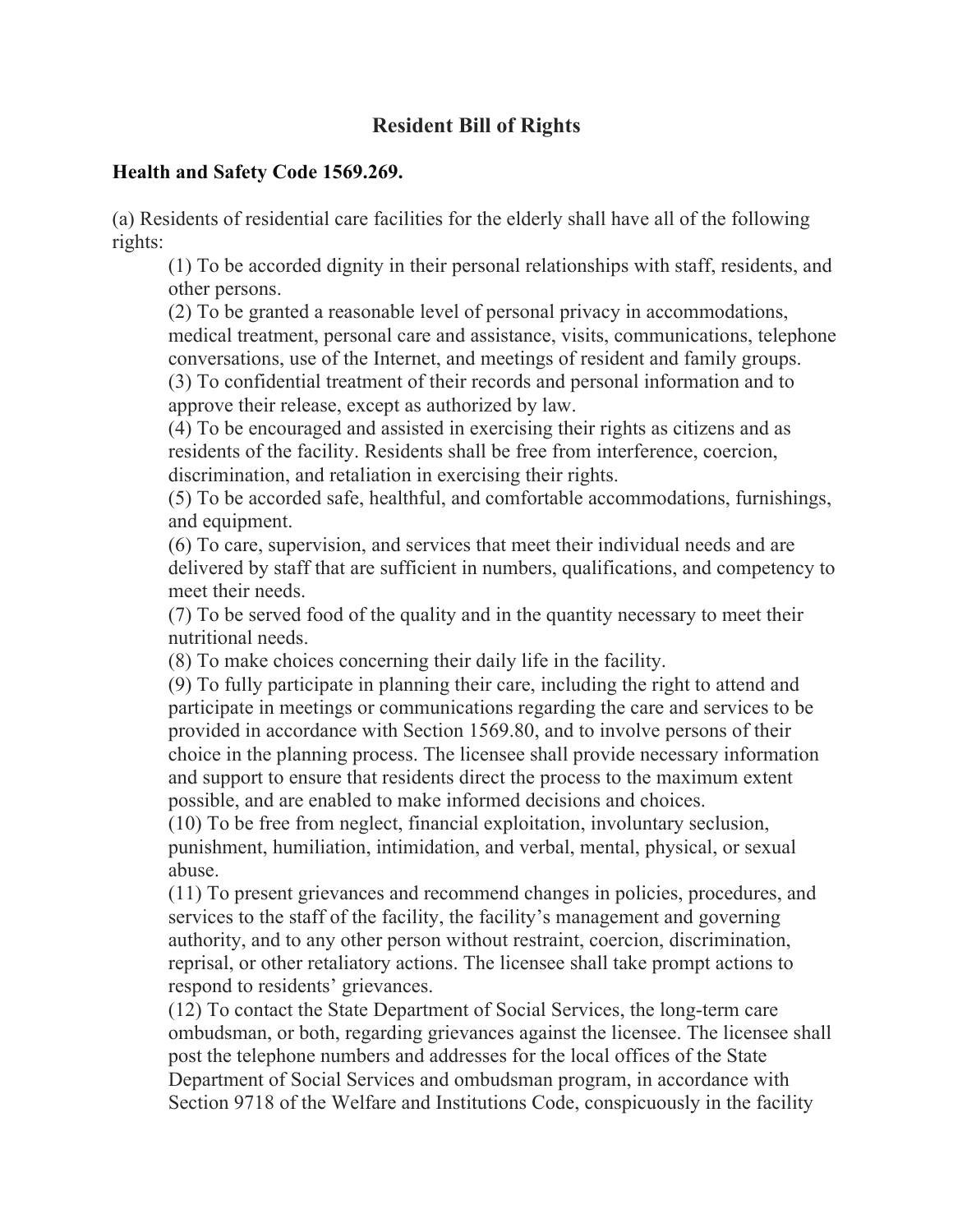foyer, lobby, residents' activity room, or other location easily accessible to residents.

(13) To be fully informed, as evidenced by the resident's written acknowledgement, prior to or at the time of admission, of all rules governing residents' conduct and responsibilities. In accordance with Section 1569.885, all rules established by a licensee shall be reasonable and shall not violate any rights set forth in this chapter or in other applicable laws or regulations.

(14) To receive in the admission agreement a comprehensive description of the method for evaluating residents' service needs and the fee schedule for the items and services provided, and to receive written notice of any rate increases pursuant to Sections 1569.655 and 1569.884.

(15) To be informed in writing at or before the time of admission of any resident retention limitations set by the state or licensee, including any limitations or restrictions on the licensee's ability to meet residents' needs.

(16) To reasonable accommodation of individual needs and preferences in all aspects of life in the facility, except when the health or safety of the individual or other residents would be endangered.

(17) To reasonable accommodation of resident preferences concerning room and roommate choices.

(18) To written notice of any room changes at least 30 days in advance unless the request for a change is agreed to by the resident, required to fill a vacant bed, or necessary due to an emergency.

(19) To share a room with the resident's spouse, domestic partner, or a person of resident's choice when both spouses, partners, or residents live in the same facility and consent to the arrangement.

(20) To select their own physicians, pharmacies, privately paid personal assistants, hospice agency, and health care providers, in a manner that is consistent with the resident's contract of admission or other rules of the facility, and in accordance with this act.

(21) To have prompt access to review all of their records and to purchase photocopies. Photocopied records shall be promptly provided, not to exceed two business days, at a cost not to exceed the community standard for photocopies. (22) To be protected from involuntary transfers, discharges, and evictions in violation of state laws and regulations. Facilities shall not involuntarily transfer or evict residents for grounds other than those specifically enumerated under state law or regulations, and shall comply with enumerated eviction and relocation protections for residents. For purposes of this paragraph, "involuntary" means a transfer, discharge, or eviction that is initiated by the licensee, not by the resident. (23) To move from a facility.

(24) To consent to have relatives and other individuals of the resident's choosing visit during reasonable hours, privately and without prior notice.

(25) To receive written information on the right to establish an advanced health care directive and, pursuant to Section 1569.156, the licensee's written policies on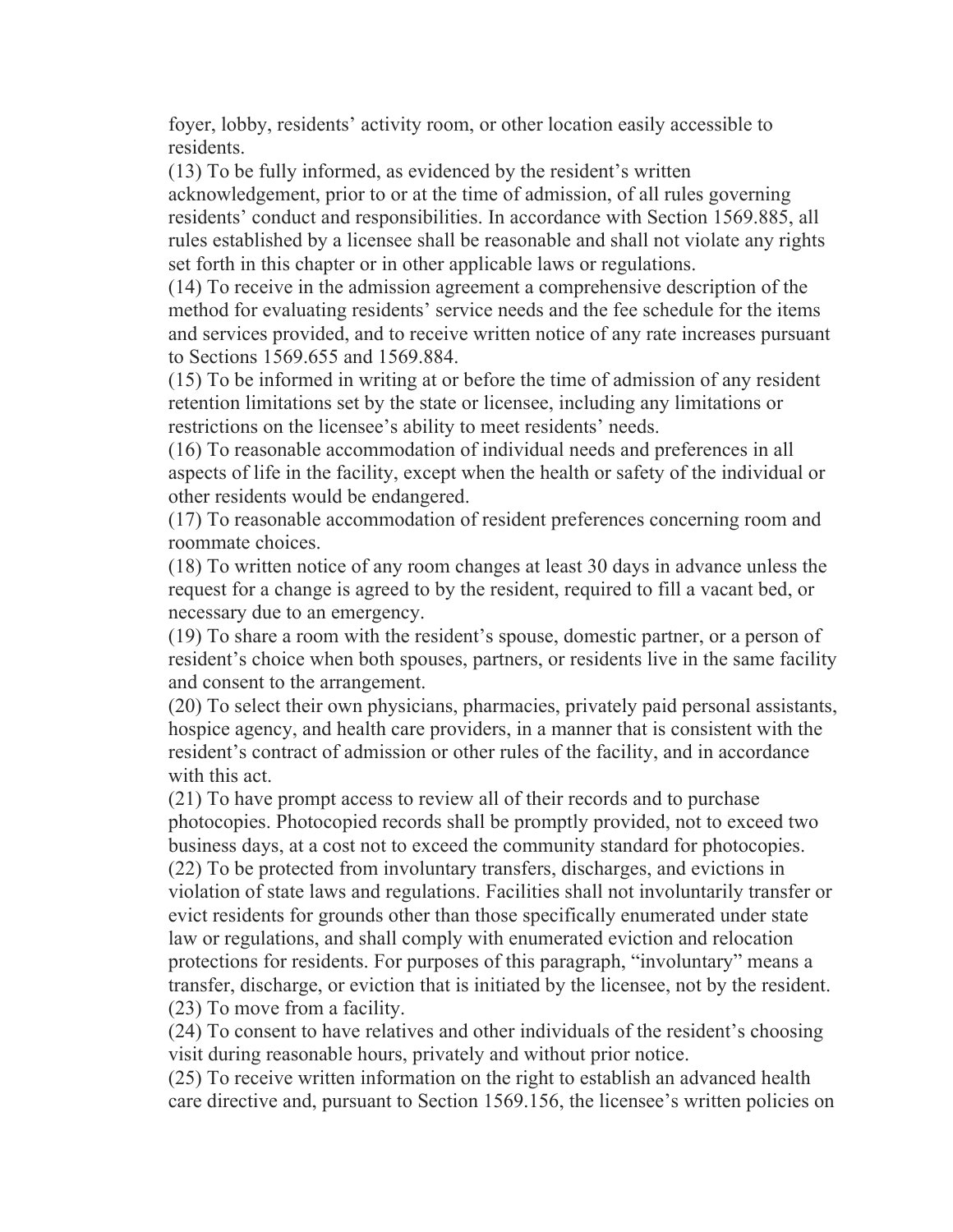honoring those directives.

(26) To be encouraged to maintain and develop their fullest potential for independent living through participation in activities that are designed and implemented for this purpose, in accordance with Section 87219 of Title 22 of the California Code of Regulations.

(27) To organize and participate in a resident council that is established pursuant to Section 1569.157.

(28) To protection of their property from theft or loss in accordance with Sections 1569.152, 1569.153, and 1569.154.

(29) To manage their financial affairs. A licensee shall not require residents to deposit their personal funds with the licensee. Except as provided in approved continuing care agreements, a licensee, or a spouse, domestic partner, relative, or employee of a licensee, shall not do any of the following:

(A) Accept appointment as a guardian or conservator of the person or estate of a resident.

(B) Become or act as a representative payee for any payments made to a resident, without the written and documented consent of the resident or the resident's representative.

(C) Serve as an agent for a resident under any general or special power of attorney.

(D) Become or act as a joint tenant on any account with a resident.

(E) Enter into a loan or promissory agreement or otherwise borrow money

from a resident without a notarized written agreement outlining the terms of the repayment being given to the resident.

(30) To keep, have access to, and use their own personal possessions, including toilet articles, and to keep and be allowed to spend their own money, unless limited by statute or regulation.

(b) A licensed residential care facility for the elderly shall not discriminate against a person seeking admission or a resident based on sex, race, color, religion, national origin, marital status, registered domestic partner status, ancestry, actual or perceived sexual orientation, or actual or perceived gender identity.

(c) No provision of a contract of admission, including all documents that a resident or his or her representative is required to sign as part of the contract for, or as a condition of, admission to a residential care facility for the elderly, shall require that a resident waive benefits or rights to which he or she is entitled under this chapter or provided by federal or other state law or regulation.

(d) Residents' family members, friends, and representatives have the right to organize and participate in a family council that is established pursuant to Section 1569.158.

(e) The rights specified in this section shall be in addition to any other rights provided by law.